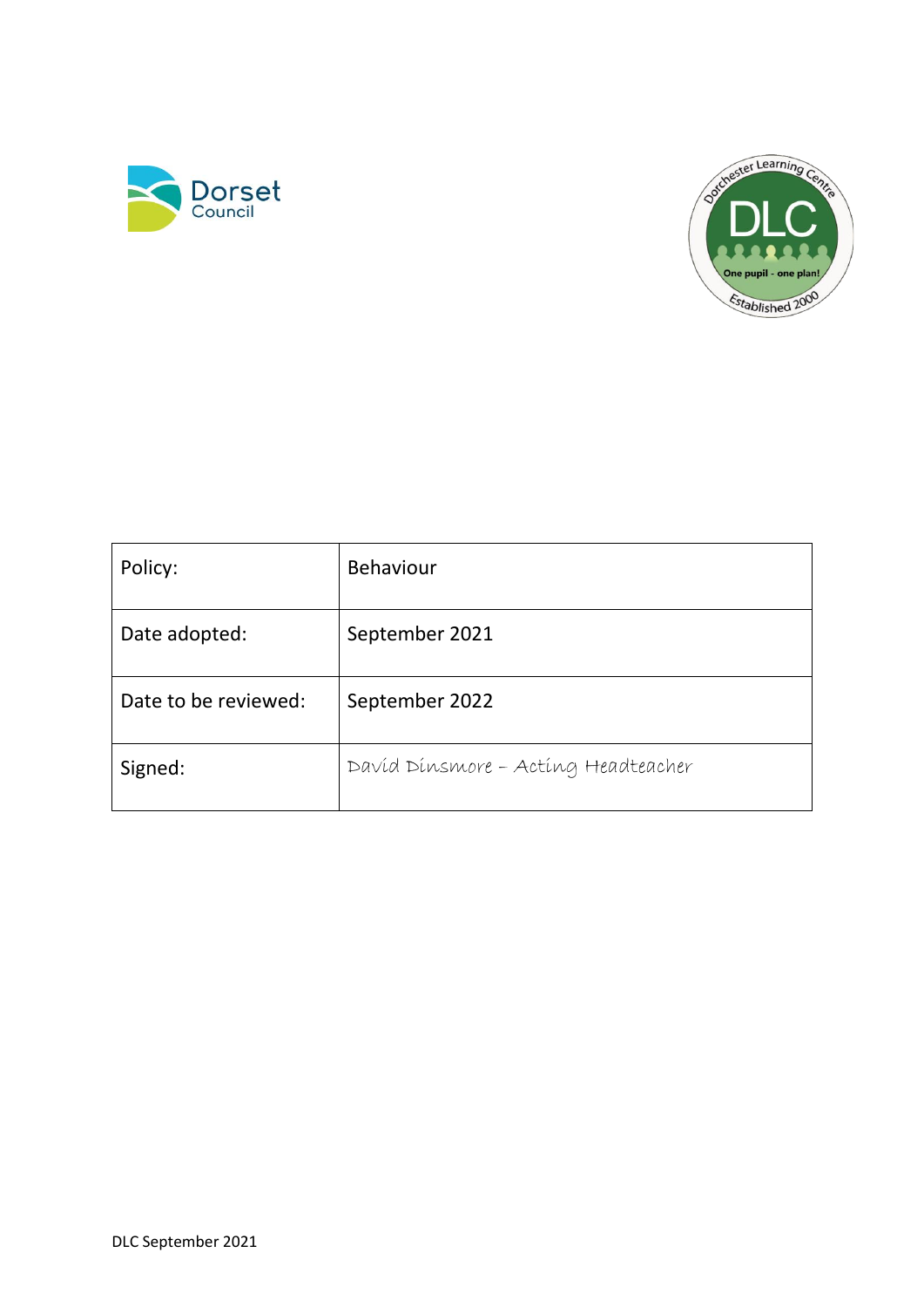# **DLC Behaviour Policy**

# **Rationale**

DLC operates a positive behaviour policy. We take a relational approach to behaviour management, putting the pupils needs at the forefront of all decisions.

We believe that all behaviour is a student's way of telling us that a particular need is not being met, by building strong relationships with the students it becomes easier for them to vocalise when something is not right

Maintaining a calm and orderly school environment in which all pupils, students and adults can be safe, happy and productive is of paramount importance to everyone at Dorchester Learning Centre. As a school we believe that all students should take responsibility for their actions but due to circumstance there maybe undesirable behaviors seen by staff. All adults at the school have an important responsibility to model high standards of behaviour, both in their dealings with the students and with each other, as their example will have an important influence on the students.

- encourage relationships (they remain the most important management tool in the school) based on care, respect and understanding of the needs of others.
- ensure fair treatment for all regardless of age, gender, race, ability and disability.
- show appreciation of the efforts and contributions of all.
- display the highest standards of conduct, including the modelling of punctuality, deescalation and fair and equitable boundaries.
- incorporate empathy, unconditional positive regard and genuineness into our daily routine in supporting with positive behaviour.

Behaviour management at Dorchester Learning Centre is concerned with positive behaviour management strategies that seek to balance the desire for high expectations and clear boundaries with the need to tailor strategies to the individual and complex needs of young people. A high priority is given to working alongside parents and carers as partners in this work. We expect all members of the community to recognise our principles of being kind, working hard and learning from our mistakes.

At DLC all students are working towards three key behavioural priorities that underpin our approach:

- 1. Allow lessons to take place without disruption
- 2. Use appropriate language and actions with staff and students
- 3. Follow instructions from members of staff

Staff are to refer to these 3 rules when dealing with poor behaviour.

# **Monitoring and evaluation**

At DLC we aim to be positive and proactive in our practice, all incidents of challenging behaviour should be recorded on SIMS, so that the centre can evaluate the success of behaviour management strategies. This data will be reviewed on a daily basis and reports to weekly/termly to SLT and governing body. All serious incidents are reflected upon using the school proforma and amendments are made to teaching practice and positive handling plans.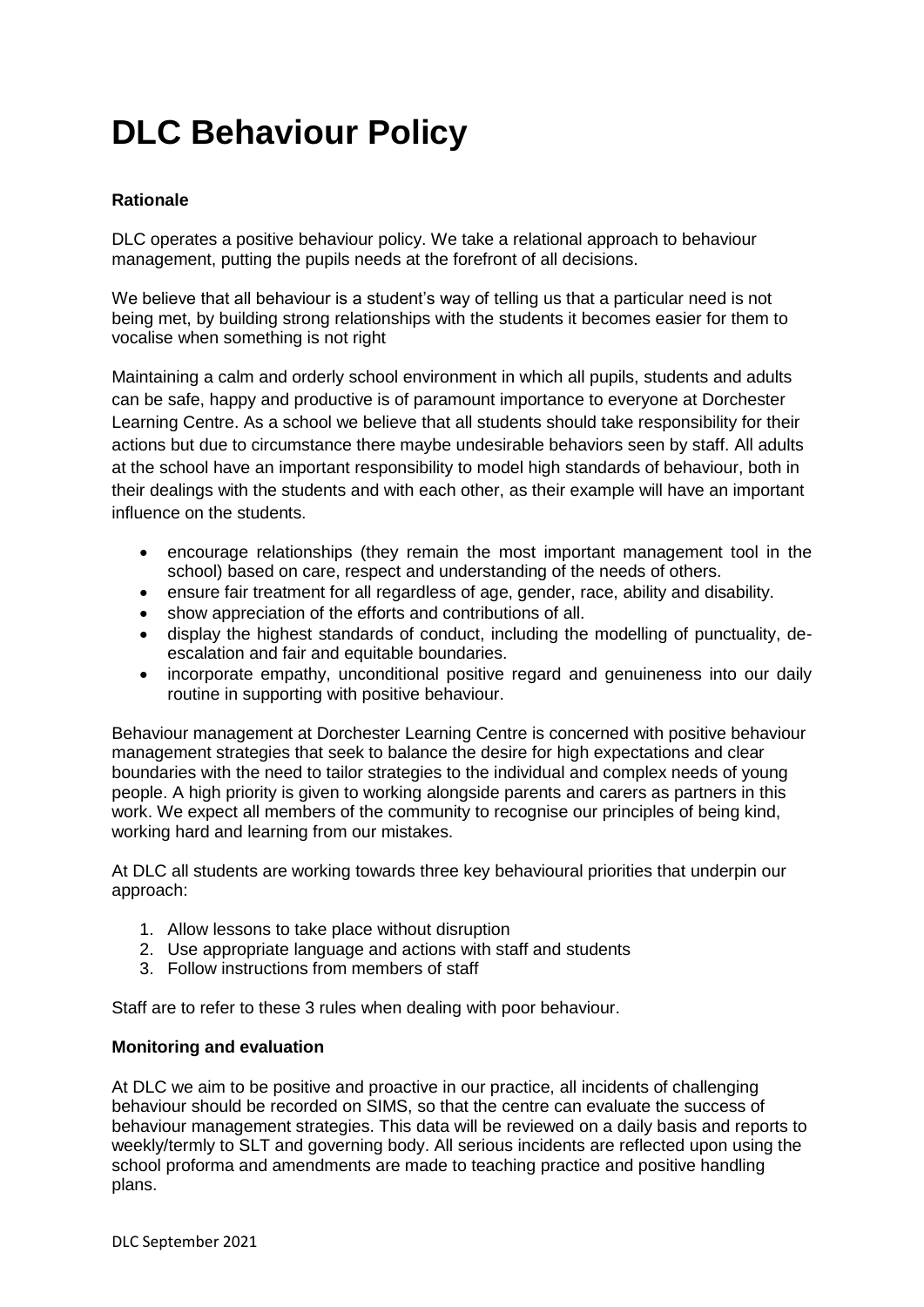Parents are informed of progress made with the reduction of their child's challenging behaviour during regular reviews.

SIMS data will be collected and most behaviour descriptions will fall under the heading of one of our three school rules. SIMS is coded to reflect this as follows:

Disruption behaviours are coded with DIS Inappropriate behaviours are coded with INA Failure to follow instructions behaviours will be coded with INS

These codes will be reported on at SLT, Staff Meetings, Governors and used in Parental/Carer meetings.

In addition, we will report on:

ISR – Incidents of a Serious Nature BUL – Bullying incidents RAC – Racist incidents

## **Aims**

We aim to reduce the barriers to learning by:

• Identifying and reducing the incidence of events likely to "trigger" aggressive and/or violent behaviour

• Limiting the frequency and duration of challenging behaviours through behaviour management strategies

- Identifying and redirecting obsessive behaviours
- Directing pupils to focus their attention on learning activities

Staff Commitment

Staff are expected to work within the positive behaviour framework to reduce instances of refusal of lessons and build relationships with students. Strategies include:

- 1. Making sure the classroom a positive learning environment. Positive behaviour and Curriculum displays create an inviting classroom feel
- 2. Students are met and greeted upon arrival by the classroom teacher and support staff. Positive body language and actions on display
- 3. A challenging curriculum is in place, pitched at the right level to engage students. Materials are differentiated appropriately
- 4. Staff deal with poor behaviour in a calm, assured manner
- 5. Poor behaviour is challenged in private using the school rules language i.e. reminding students when they are being "Disruptive", "Inappropriate" and "Not following instructions"
- 6. Poor behaviour is followed up. Staff should be pro active in dealing with persistent behaviours. Further information can be found on SIMS, Provision Map, Key Stage Meetings (Tuesdays at 3:00), Conversations with Parent/Carers, The Safeguarding Team and SLT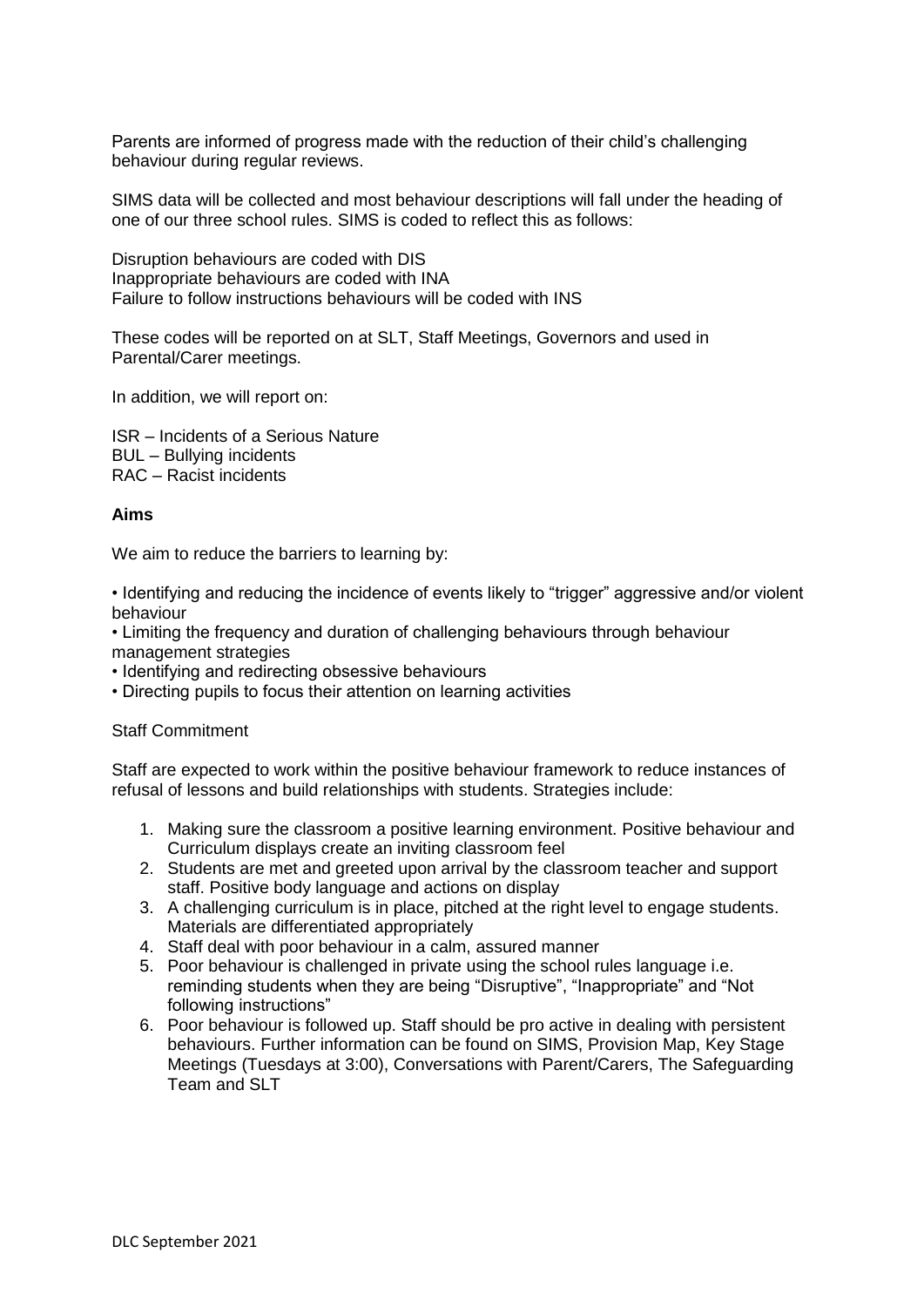## **Rewards and Consequences**

Rewards and sanctions are used to help pupils to make connections between their behaviours and the consequences in order to promote good behaviours and deter undesirable ones.

Staff are committed to reinforcing good behaviour by daily use of praise, rewards and positive behaviour management strategies. This is reinforced across the curriculum e.g. through a strong emphasis on the importance of self management in the community.

Classroom strategies will be part of lesson planning and may include separate seating plans, use of structured one to one teaching, multi-sensory approaches and pupil centred rewards.

Reward systems are linked to individual pupil's personal motivations and may include:

DLC operates a Star Card system for rewards.

Staff will reward excellent behaviour by filling in a star card and giving it directly to the student. Star cards are recorded on SIMS for tallying purposes

The premise behind this approach is that the merit system meant little to the students. The Star Card approach puts the reward directly in the hands of the students and is written personally by the member of staff, which feeds into the relational approach.

Star Cards can be given by any member of staff who spots and wants to reward outstanding behaviour. Visitors will be offered Star Cards so that they can reward any excellent behaviour they see when on site

A T2P message is sent to inform parents that students have received the reward

-Contact with parents. -Enrichment Trips.

Consequences are used in a carefully managed way and may include:

-Periods of 'time out'.

- -Reporting incidents on SIMS.
- -Discussion with students.
- -Intervention by senior members of staff.
- -Use of restorative approaches such as "RESTORE 6."
- -Contact with parents.
- -Fixed term exclusions.
- -Internal isolation.
- -Removal of break and lunch time.

The pupil is made aware of why the consequence is being imposed and what changes in behaviour are needed to avoid future sanctions, as appropriate.

## **Behaviour by all**

## **Behaviour Expectations**

The behaviour expectations in Appendix A outline the behaviours that should be demonstrated by the students on a day-to-day basis. For each expectation, we appreciate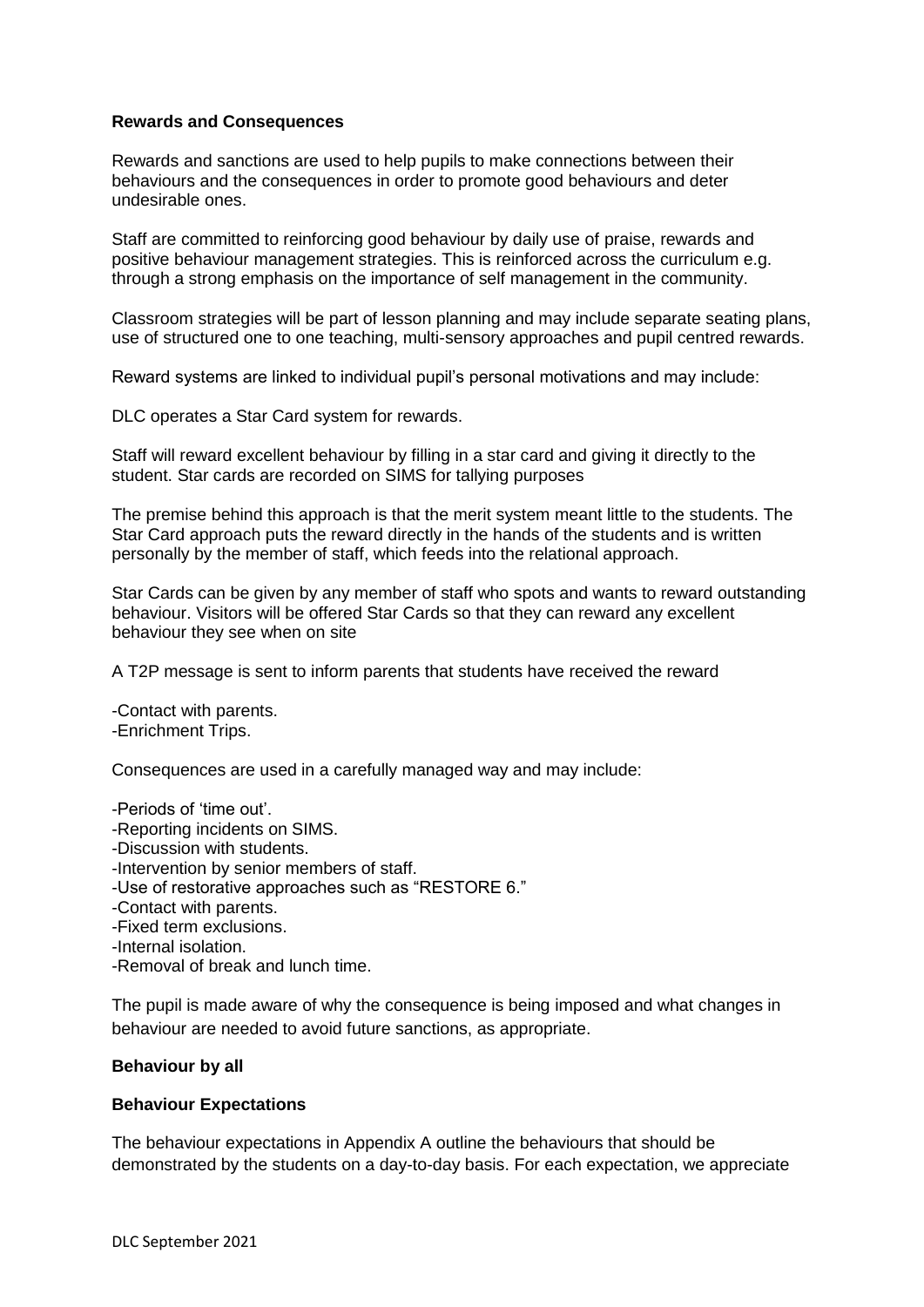there will be times where students make mistakes and get it wrong. In these instances, students have the opportunity to correct their behaviours before a consequence is implemented. It is important that students see what the reward for positive behaviour is and how staff at DLC will support them to ensure positive behaviour.

It would be expected that teaching staff would deal with the following behaviours:

-Disruptive Behaviour

-Swearing (not directed at staff)

-Lack of work/effort

-Refusal to attend lessons

-Defiance

An SLT/Behaviour support worker call would be appropriate for the following incidents:

-Threatening/Aggressive Behaviour

-Incidents of a physical nature (I.e fighting, assault)

-Truancy

-Smoking

# **Reducing aggressive and violent behaviour**

The incidence and severity of aggressive and violent behaviour directed towards self, staff or other pupils will be reduced by:

-Providing high staff to pupil ratios.

-Training staff to use behaviour management strategies (including de-escalation techniques) -Having consistent routines, to help avoid pupils' anxieties about what happens next.

-Using augmented communication, so that pupils understand what is expected of them and so that they can express their needs.

-Providing daily opportunities for physical exercise to increase fitness and reduce stress through regular breaks.

-Analysing pupils' individual behaviour to identify possible causes or triggers.

-Identifying and applying additional specific measures that reduce the behaviour of individuals and using these to formulate individual behaviour plans.

- Ensuring new and temporary staff are briefed about behaviour issues and strategies before working with any pupil.

# **Responding to aggressive and violent behaviour.**

Responses should focus immediately on making sure that everyone involved is safe, then at a later time should be concerned with problem solving and planning to reduce the behaviour in future.

Strategies to manage challenging behaviour should be adapted to the needs of individual pupils and can include:

-Firm and clear instructions to stop.

-The application of rewards and sanctions.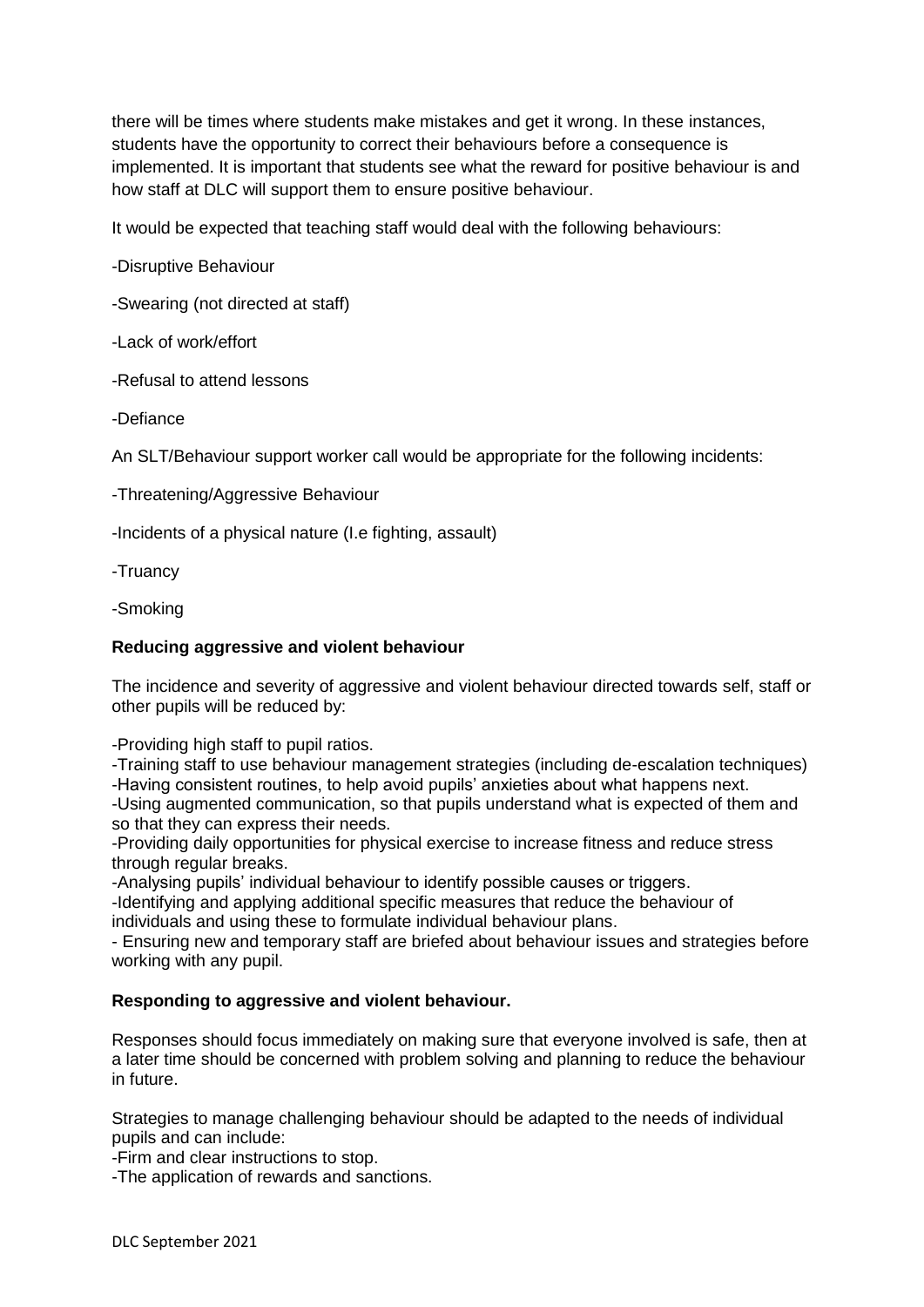-Diverting the pupil to an alternative activity/area. -Withdrawal to a safe area or quiet-room

# **Exclusions**

Occasionally pupils are temporary excluded by the head teacher if they display extreme behaviour. Please refer to the exclusions policy for further information including permanent exclusion.

## **Bullying and Peer on Peer abuse**

As school our Anti-Bullying Policy has been produced in the belief that all our students have the right to enjoy their education and flourish in an environment which recognises them as individuals and ensures they are protected from all forms of personal abuse. The term bullying refers to a range of harmful behaviour, both physical and psychological. There are many definitions of what constitutes bullying but we believe that all bullying behaviour usually has the following four features:

- 1. It is repetitive and persistent though sometimes a single incident can have precisely the same impact as persistent behaviour over time, for it can be experienced as part of a continuous pattern and can be extremely threatening and intimidating. This is particularly the case with racist bullying.
- 2. It is intentionally harmful though occasionally the distress it causes is not consciously intended by all those responsible.
- 3. It involves an imbalance of power, leaving someone feeling helpless to prevent it or put a stop to it.
- 4. It causes feelings of distress, fear, loneliness and a lack of confidence in those who are the victims.

Peer on Peer abuse is a focus for DLC. Staff have been trained to spot signs of Peer on Peer abuse. Tutor time and PSHE will be used to raise the profile of Peer on Peer abuse among the students, describing what it is and the effects of it on students.

Please see anti-bullying policy for further information.

## **Pupil Information Pack**

All pupils who attend the school have a Pupil Information Pack which gives key information to support them. Included within this is a Positive Handling Plan (This will be found on Provision Maps). This document identifies the main triggers for that pupil within school. It identifies how the pupil will behave during any escalation and crisis and then gives staff information to manage the de-escalation and de-brief. The focus of every Positive Handling Plan is that the situation is de-escalated as effectively as possible.

# **Positive handling**

Positive handling can only be carried out by senior trained staff. It must only be used when the pupil is:

- self-injuring or placing him or herself at risk
- injuring others or placing them at risk
- causing significant damage to property, including that belonging to the pupil
- committing a criminal offence (even if the pupil is below the age of criminal responsibility).

# **Health & Safety**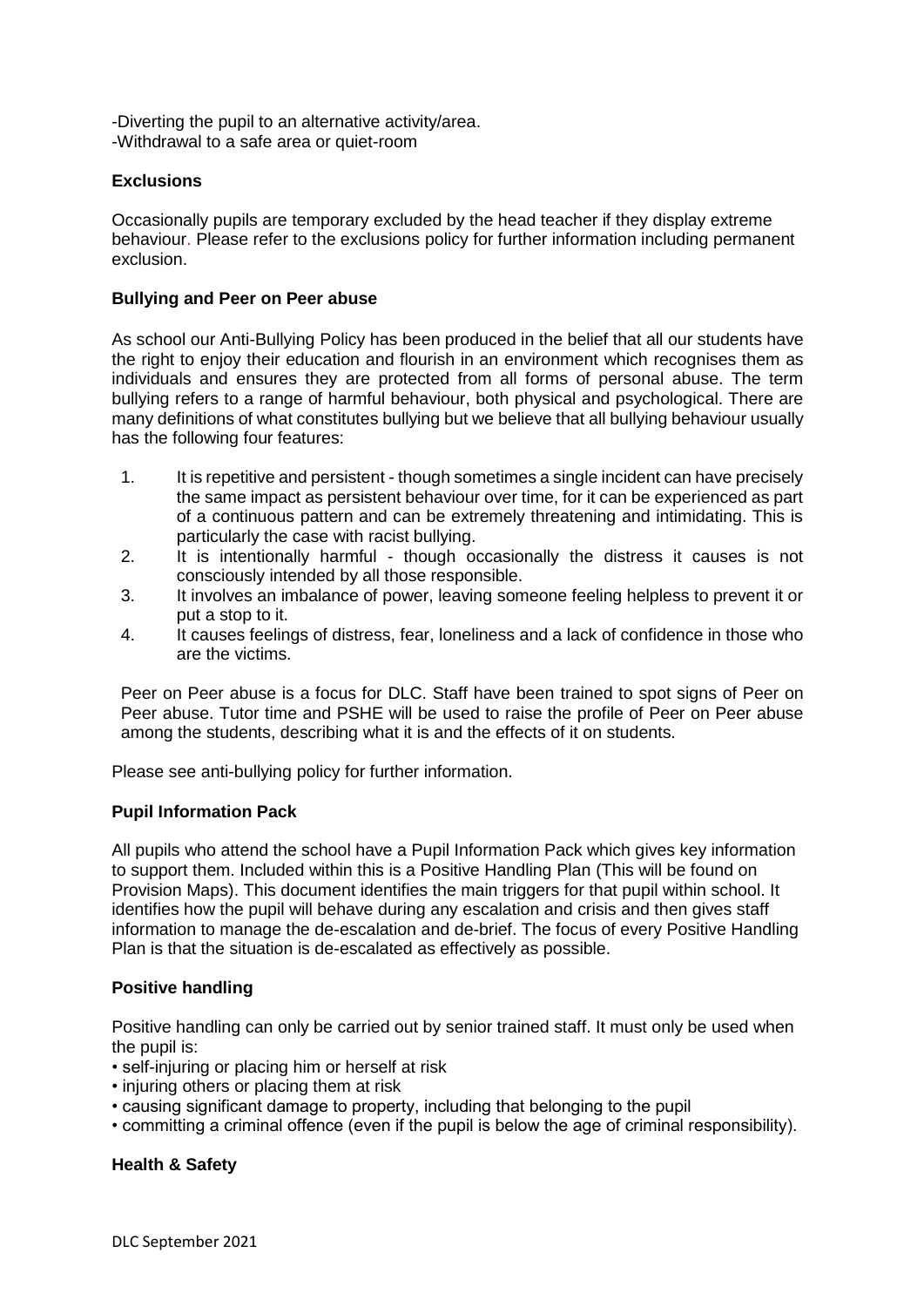The actions described in the school's health and safety policy must be followed in the event of any injury resulting from a pupil's challenging behaviour.

All injuries to staff or pupils resulting from the pupils' challenging behaviour must be recorded and reported to the head teacher, as described in the school's health and safety policy.

All incidents that involve extremely challenging behaviour, verbal abuse or aggression, physical violence, positive handling, the use of a quiet room or the safety of the pupil and/or others being at risk, should be recorded.

Incidents should be recorded by a member of staff who was involved in the incident and witnessed the events first-hand, within 24 hours of the incident taking place. Each incident must indicate clearly the names of all persons involved, place, times and witnesses. The record should be recorded on SIMS.

#### . **Training**

All staff are trained in STEPS. A therapeutic behaviour management style. Staff training needs are identified through the performance management programme and development opportunities are provided accordingly. If a teaching assistant needs further training in behaviour management techniques, this should be discussed with the class teacher in the first instance. Teachers should discuss their training needs with their line manager.

## **Home-School Partnership**

Parents and carers are consulted about the strategies used in school to manage the child's behaviour. School staff, parents and carers collaborate in the use of simple sanctions, where this is thought to be desirable. School staff offer suggestions to parents and carers about management of their child's behaviour at home.

## **Review**

The Behaviour Policy is subject to regular review by the Headteacher, and reviewed every year.

Changes, updates and modifications will be carried out as required, and shared and monitored by the Governing Body.

Appendix A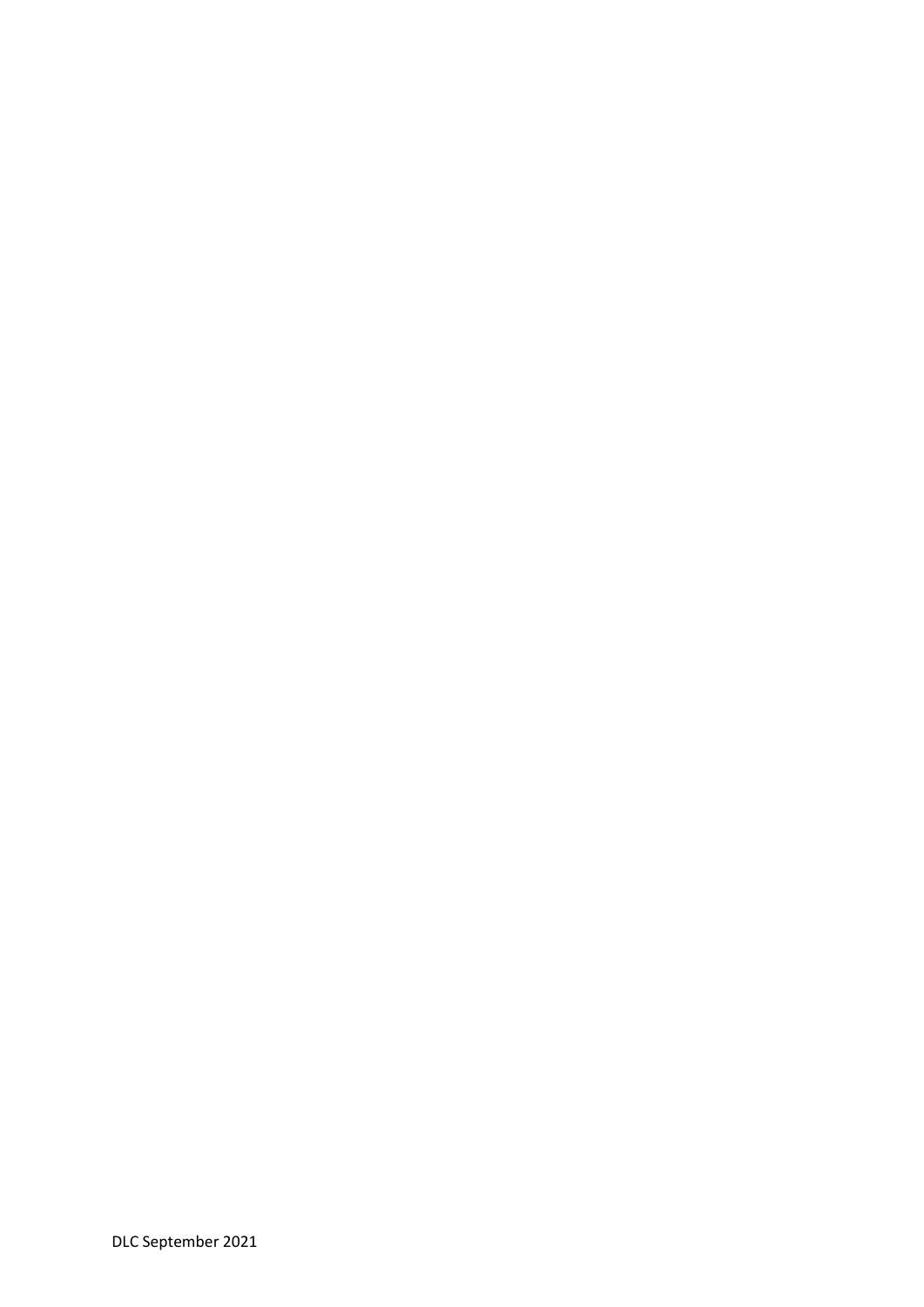|    | <b>Expectation</b>                                                                                                      | <b>Reward for</b><br><b>Positive</b><br><b>Behaviour</b>                                                                | Opportunity to<br>correct                                                                                                                                                                  | <b>Action if not</b><br>complied with                                                                                                                                                                                | Consequence/<br>follow up                                                                                                                                                                                                                    | <b>Staff responsible</b>                                 | <b>Staff will</b>                                                                                                                                                                                       |
|----|-------------------------------------------------------------------------------------------------------------------------|-------------------------------------------------------------------------------------------------------------------------|--------------------------------------------------------------------------------------------------------------------------------------------------------------------------------------------|----------------------------------------------------------------------------------------------------------------------------------------------------------------------------------------------------------------------|----------------------------------------------------------------------------------------------------------------------------------------------------------------------------------------------------------------------------------------------|----------------------------------------------------------|---------------------------------------------------------------------------------------------------------------------------------------------------------------------------------------------------------|
| 1. | Students will<br>hand over any<br>electronic<br>devices and<br>smoking<br>apparel to<br>senior staff on<br>arrival.     | Students will<br>receive one<br>merit for<br>following<br>school rules.                                                 | If seen with any<br>electronic<br>devices,<br>students are<br>sent to pastoral<br>office until they<br>hand them in.<br><b>NONE</b><br>NEGOTIABLE                                          | lf<br>phone/electroni<br>c devices are<br>not handed in<br>by a certain<br>time, students<br>to remain with<br><b>SLT</b><br>member/individ<br>ual work room<br>until handed in.                                     | Students are<br>allowed their<br>phone back at<br>the end of the<br>day.<br>Parents<br>informed of<br>non-<br>compliance.<br>Students not<br>permitted in to<br>building the<br>following day<br>unless devices<br>are handed<br>over.       | Morning duty<br>team/<br>SLT/Behaviour<br>support worker | Welcome and<br>prompt students<br>upon their arrival<br>into the school to<br>avoid any negative<br>behaviour.<br>Staff in the school<br>will not use their<br>own devices in and<br>around the school. |
| 2. | Students will<br>arrive to<br>lesson on time<br>and remain in<br>the classroom<br>for the<br>duration of<br>the lesson. | Where<br>students have<br>shown a<br>sustained<br>period of<br>staying in the<br>lesson, Merits<br>to be<br>awarded.    | Discussion with<br>SENCO<br>regarding time<br>out cards if<br>appropriate.                                                                                                                 | Incident<br>recorded on<br>SIMS.                                                                                                                                                                                     | Tutor to follow<br>up and seek<br>reasons for<br>actions.<br>Parents will be<br>asked to attend<br>meetings where<br>students'<br>behaviour<br>escalates over<br>the course of<br>the academic<br>year to set<br>targets for<br>improvement. | Class<br>teacher/Tutor                                   | Provide a<br>stimulating<br>atmosphere in<br>which motivation<br>can thrive.<br>DLC staff will<br>provide empathy,<br>genuineness and<br>unconditional<br>positive regard in<br>all instances.          |
| 3. | Students will<br>refrain from<br>using foul<br>language.                                                                | Where<br>students use<br>positive<br>language or<br>correct other<br>student's<br>language,<br>Merits to be<br>awarded. | Any<br>inappropriate<br>language is to<br>be challenged:<br>alternatives<br>provided<br>and/or a<br>reminder that<br>the<br>inappropriate<br>term is not<br>suitable for use<br>in school. | If poor language<br>persists, SC/SLT<br>is to be called to<br>speak with the<br>student away<br>from others and<br>steps forward<br>agreed. SC/SLT<br>to share with<br>the class<br>teacher.<br>Recorded on<br>SIMS. | Parents<br>requested to<br>speak with child<br>about<br>appropriateness<br>of language.<br>For regular<br>concerns<br>regarding<br>language,<br>intervention<br>programme.<br>RESTORE 6 if<br>teacher feels<br>appropriate.                  | All DLC staff.                                           | Use positive<br>communication at<br>DLC.<br>Challenge students<br>on the meaning of<br>the words used<br>and their<br>appropriateness.                                                                  |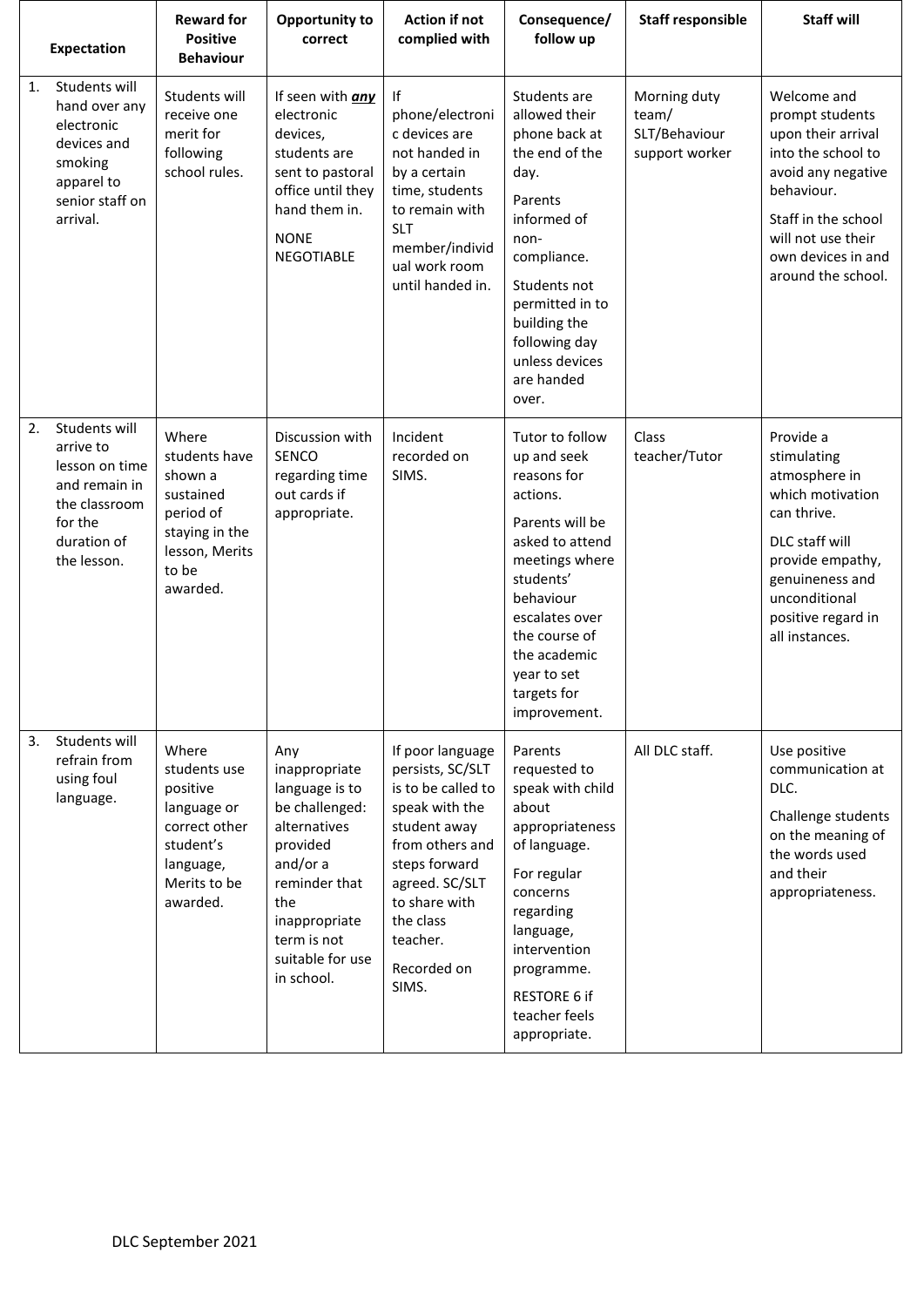|    |                                                                                                             |                                                                                                                |                                                                                                                                        |                                                                                                                                                                                                                     | Where students<br>continue to defy<br>the academies<br>expectations,<br>behaviour<br>interventions/<br>sanctions to be<br>implemented.                                                                                                       |                                                       |                                                                                                                                    |
|----|-------------------------------------------------------------------------------------------------------------|----------------------------------------------------------------------------------------------------------------|----------------------------------------------------------------------------------------------------------------------------------------|---------------------------------------------------------------------------------------------------------------------------------------------------------------------------------------------------------------------|----------------------------------------------------------------------------------------------------------------------------------------------------------------------------------------------------------------------------------------------|-------------------------------------------------------|------------------------------------------------------------------------------------------------------------------------------------|
| 4. | Activities set<br>during the<br>lesson will be<br>completed to<br>the best of<br>each student's<br>ability. | Students will<br>receive merits<br>for sustained<br>work ethic in<br>lessons.                                  | Lack of effort to<br>be challenged<br>by teacher and<br>adaptations<br>made to<br>activity.                                            | Class teacher to<br>monitor<br>progress.<br>Recorded on<br>SIMS.                                                                                                                                                    | Tutor to follow<br>up and seek<br>reasons for<br>actions.<br>Parents will be<br>asked to attend<br>meetings where<br>students'<br>behaviour<br>escalates over<br>the course of<br>the academic<br>year to set<br>targets for<br>improvement. | Teaching staff                                        | Provide work set to<br>the right ability to<br>ensure progress is<br>made.<br>Where asked,<br>provide extension/<br>revision tasks |
| 5. | Students will<br>respect the<br>school<br>environment<br>and place all<br>litter in bins.                   | Students who<br>are proactive<br>in clearing up<br>after others<br>will receive<br>merits.                     | Students asked<br>to pick up<br>rubbish.<br>Students will be<br>challenged if<br>they kick<br>through mag<br>locks, set off<br>alarms. | Continued<br>actions of<br>damage will<br>result in a<br>discussion with<br>tutor and<br>recorded on<br>SIMS. A<br>restorative<br>action such as<br>repair may be<br>completed.                                     | Parents<br>informed of<br>damage and<br>possibly<br>charged for<br>damage.<br>SLT sanction for<br>continued<br>actions.                                                                                                                      | All DLC staff                                         | Set a positive<br>example in<br>supporting to keep<br>the school clean.<br>Provide recycling<br>opportunities                      |
| 6. | Smoking is not<br>permitted on<br>the school<br>site.                                                       | Students who<br>engage well<br>with<br>interventions<br>to stop<br>smoking will<br>be considered<br>for merits | Students to<br>extinguish<br>cigarettes<br>immediately<br>and hand over<br>all contraband.<br><b>NON</b><br>NEGOTIABLE                 | Students who<br>smoke will<br>receive a FT<br>exclusion.<br>Students who<br>go offsite will<br>receive a<br>warning<br>followed by a<br>SLT Sanction.<br>Parents to be<br>made aware.<br>Referral in<br>conjunction | Reintegration<br>meeting with<br>strategies<br>discussed for<br>non-smoking.                                                                                                                                                                 | Pastoral<br>teams/SLT/Behavi<br>our Support<br>worker | Be empathetic to<br>students'<br>addictions but<br>stress the<br>importance of set<br>boundaries.                                  |